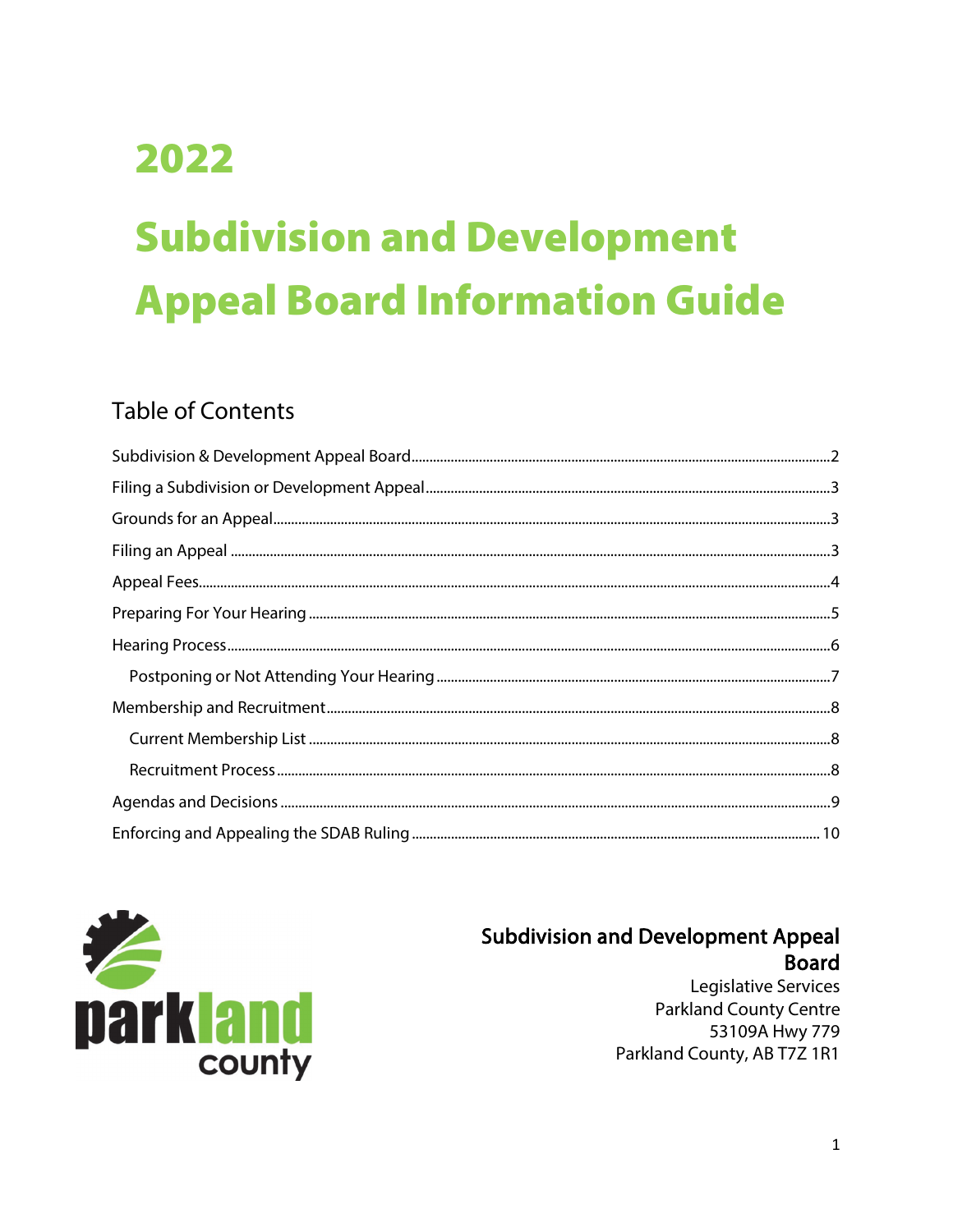# <span id="page-1-0"></span>Subdivision & Development Appeal Board

The Subdivision and Development Appeal Board (SDAB) hears and makes decisions on appeals related to Stop Orders, Development and Subdivisions. A decision related to a development permit application can be appealed by people who may be affected by a decision of the Development Authority. Whereas a decision related to a subdivision application can be appealed by the applicant, government department or a school board.

The board is appointed by County Council and consists of citizens living in Parkland County.

The SDAB meets as required on Mondays.

Once you have met requirements and filed a proper appeal, this Board presides over your hearing.

An SDAB is a statutory body intended to perform an independent adjudicative function that hears complaints and functions like a court. It is an administrative board mandated by the Municipal Government Act and created by a municipality to carry our appropriate functions and procedures.

SDABs exercise what are called quasi-judicial functions. This means that they make finding of fact based on evidence and then, apply legal rules, as found in the legislation and the planning instruments, to those findings. This process allows the SDAB to make a decision on a subdivision or a development matter after conducting a hearing fairly and in accordance with legislation, administrative law, and the principles of natural justice. The SDAB decisions are final and cannot be overturned unless the board makes an error in some aspect of law or jurisdiction.

Agendas listing appeals and hearing times scheduled for that day are posted on the County's website. Hearings do not start before the time listed on the schedule.

#### For more information:

#### Subdivision and Development Appeal Board

<span id="page-1-1"></span>Legislative Services Parkland County Centre 53109A Hwy 779 Parkland County, AB T7Z 1R1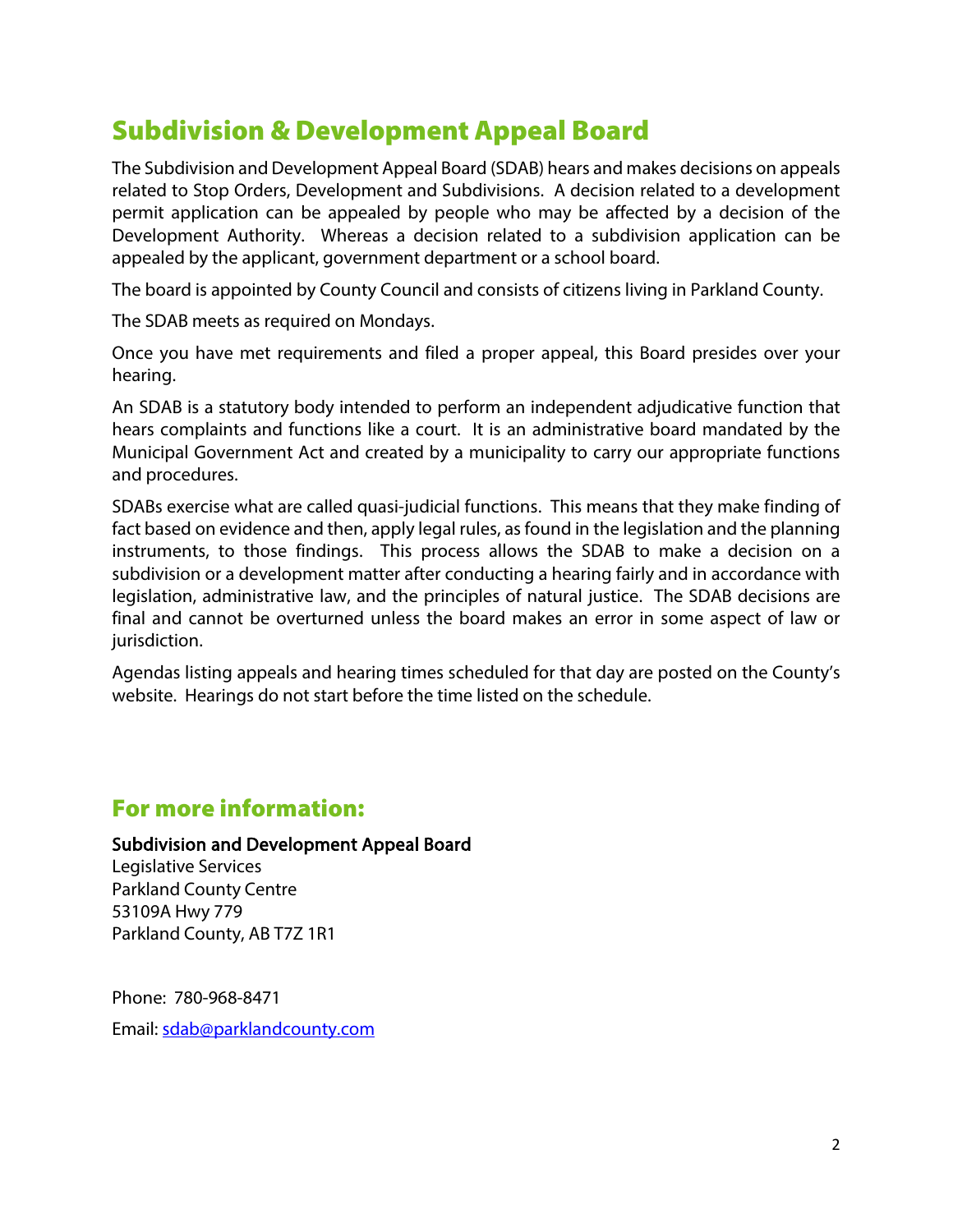# Filing a Subdivision or Development Appeal

#### <span id="page-2-0"></span>Grounds for an Appeal

You can appeal a Development Authority's decision if:

- Your application for a development permit has been refused
- Your application for a development permit was approved with conditions that are unacceptable to you
- You have been issued a Stop Order directing you to stop construction or stop the present use of your property
- You will be affected by a new development, or new use of someone else's property
- If a development authority refuses or fails to issue a development permit to a person within 40 days of receipt of the application

You can appeal the Subdivision Authority's decision if:

- Your application for a subdivision has been refused
- Your application for a subdivision was approved with conditions that are unacceptable to you
- If a subdivision authority fails or refuses to make a decision on an application for subdivision approval within 60 days of receipt of the application

# <span id="page-2-1"></span>Filing an Appeal

Before filing an appeal, talk to the applicant and consult the Development Planner or Planner to ensure that you have all the information about the proposed development or subdivision. SDAB staff is available to answer questions about the appeal process. If you require further assistance, it is recommended that you seek legal advice.

To appeal a decision, you must submit a completed appeal form and pay the required fee within 21 days of the date of the notice of decision. There is an appeal form available from Legislative Services. If an appeal arrives after the 21 day deadline, the Board will decide whether or not it has the right to hear the appeal.

<span id="page-2-2"></span>All documentary or photographic evidence and a summary of testimonial evidence must be submitted 6 days prior to the hearing for inclusion in the hearing package to the Board. It is at the discretion of the Board to accept any evidence filed beyond the deadline date at the hearing.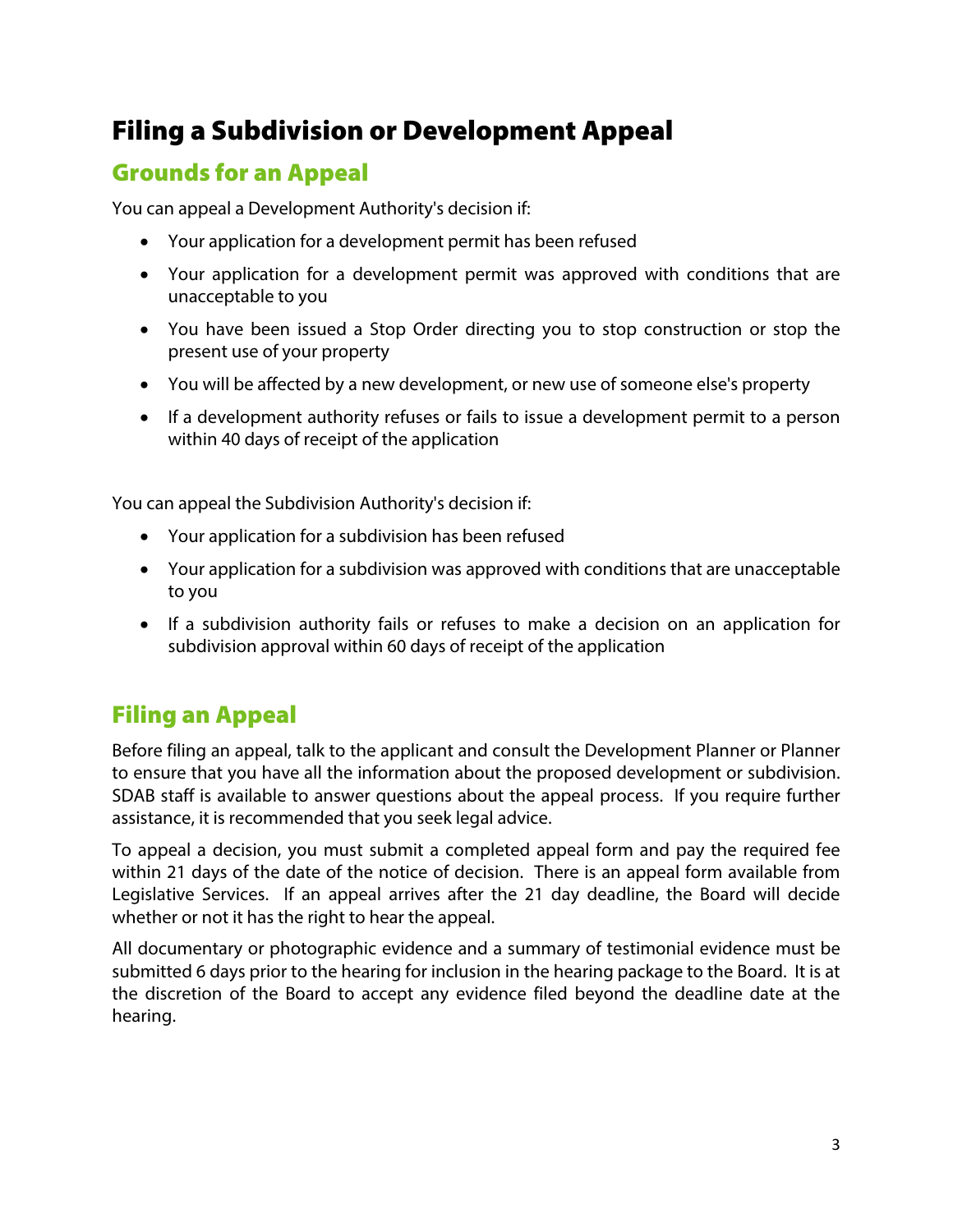# Appeal Fees

A filing fee is required for each of the following appeals to the Subdivision and Development Appeal Board:

|                         | Applicant | <b>Affected Party</b> |
|-------------------------|-----------|-----------------------|
| Development permit      | \$200.00  | \$200.00              |
| Stop Order              | \$500.00  | \$500.00              |
| Subdivision application | \$250.00  | Not applicable        |

The appropriate fee must accompany your appeal or it is not considered complete and will not be processed.

Appeal fees may be paid by cheque payable to Parkland County. Appeal fees may also be paid by using VISA, MasterCard, Debit or Cash in person at the Parkland County Centre, 53109A Hwy 779, Parkland County, Alberta.

Please note: Payment via telephone using a Credit Card is encouraged during the COVID-19 pandemic. Please contact SDAB Clerk Staff for more information.

# For more information:

#### Subdivision and Development Appeal Board

Legislative Services Parkland County Centre 53109A Hwy 779 Parkland County, AB T7Z 1R1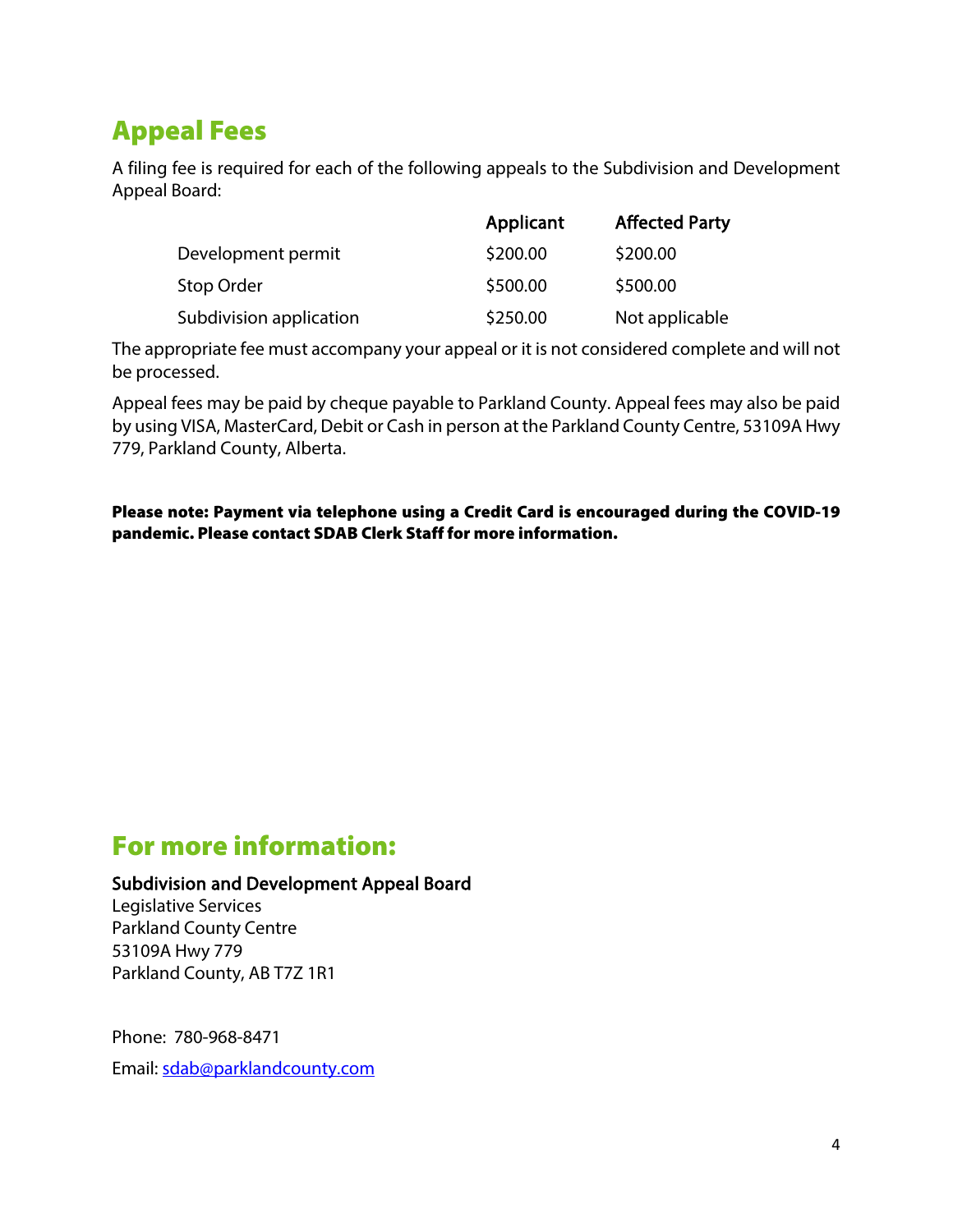# <span id="page-4-0"></span>Preparing For Your Hearing

Here are some suggestions for preparing your presentation for the Subdivision and Development Appeal Board (SDAB) hearing:

- Determine the relevant planning issues associated with the appeal. Examples include compliance or non-compliance with the Land Use Bylaw, site context, site layout, parking, traffic, building mass, privacy, shadowing, landscaping, intensity of use, and noise. Examples of non-relevant issues that are outside the Board jurisdiction and cannot considered by the Board include precedence, business competition, comments regarding someone's character, financial impact on the applicant, financial status of the applicant, and whether the development is occupied by renters or owners.
- Prepare a clear, concise and logical written presentation.
- Be prepared to summarize your presentation.
- Be familiar with the site.
- In order to assist the Board in understanding your position and the proposal, you may wish to provide photographs, illustrative material, well prepared drawings, or written submissions to the hearing as documentary evidence.
- Ask neighbours affected by the proposed development to speak on your behalf at your hearing and write letters outlining their position in support or objection.
- You may seek professional advice or ask someone else to present your case, but citizens often represent themselves. If there is doubt as to whether the Board has the legal right to hear the appeal, you may want to seek professional advice.
- Attend an SDAB hearing before the date of your own hearing in order to observe the process and gain a better understanding of the appeal hearing.
- Review the contents of the SDAB hearing package assembled by the SDAB Clerk.
- Your co-operation and attendance at the hearing will prevent any unnecessary delays for the Board and will help the Municipality use resources effectively. By attending the hearing, the Board is in a position to ask you questions (if any).

You must not speak to members of the Subdivision and Development Appeal Board about an appeal or a potential appeal prior to the hearing, because this will disqualify them from participating in the hearing. Board members do not discuss appeal cases with the Development Authority or the Subdivision Authority before the hearings.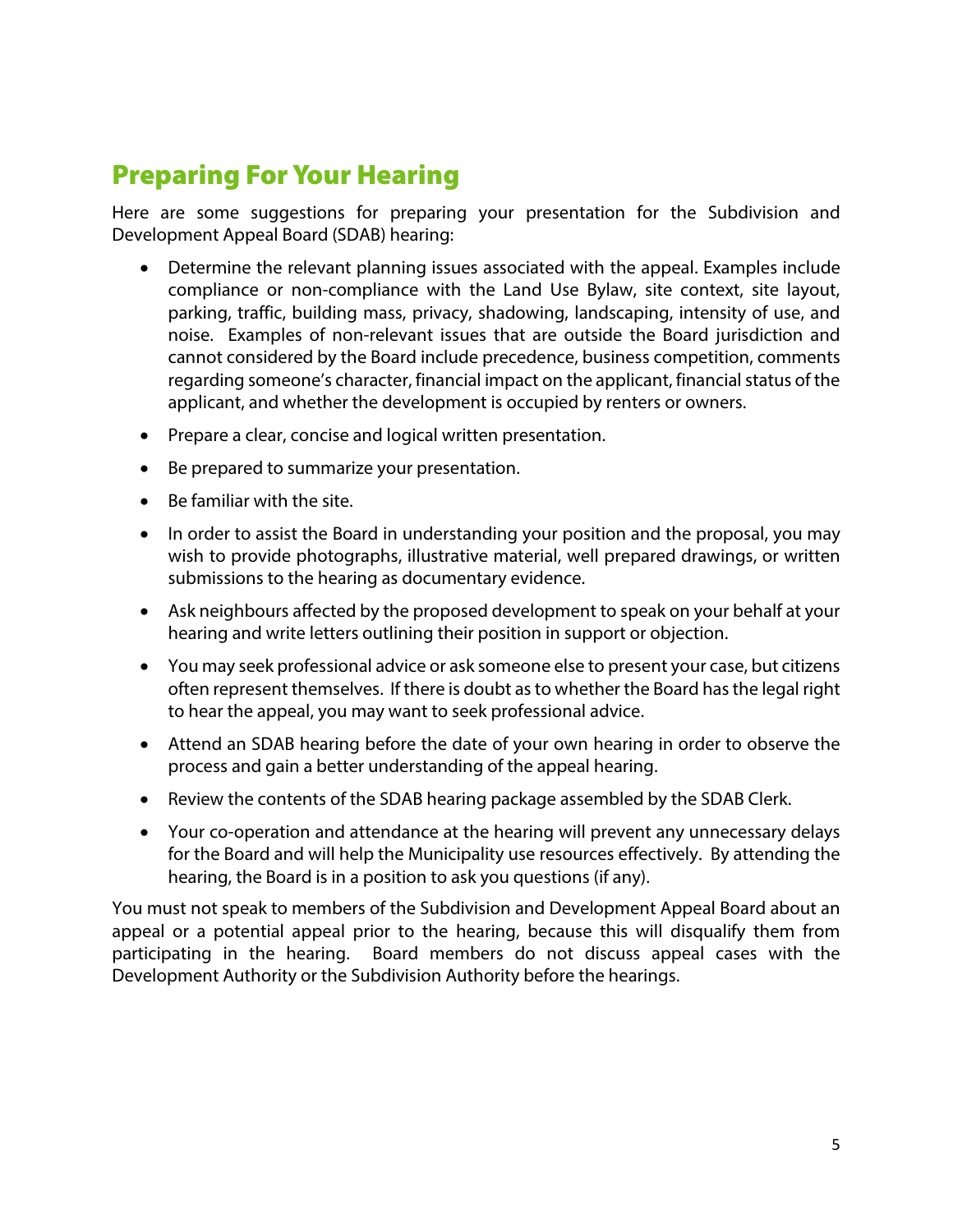# <span id="page-5-0"></span>Hearing Process

#### Please note: Due to the COVID-19 pandemic, hearings are currently being conducted electronically. For more information please contact SDAB Clerk Staff.

- Before the appeal hearing begins, those persons who wish to speak or receive a written copy of the Board's decision, are registered by the Chairperson.
- All persons are then asked to enter the hearing room/virtual meeting room.
- The appeal is introduced by the Board Clerk who reads the appeal into the hearing record.
- Where a development permit has been refused, the Development Authority is heard first, followed by the Appellant.
- Where a development permit has been approved, the Development Authority is heard first, followed by the Appellant and the Respondent.
- In a subdivision appeal, the Subdivision Authority is heard first, followed by the Appellant.
- The Appellant is asked to summarize their reasons for the appeal, and may have others to speak to support their position. Board members may question them.
- The Respondent and other persons in attendance at the hearing with an interest in the appeal will then present their arguments and respond to any questions of the Board.
- The Chair will ask if the Appellant wishes to respond to any new information raised during the hearing.
- The hearing is then closed and the Board goes in to a meeting closed to the public to discuss the appeal.
- The Board will present its decision and reasons in writing within 15 days of the hearing.
- A decision of the SDAB is not final or binding until the decision is issued, in writing, within 15 days of the appeal hearing.

The Board does not, on its own initiative, seek information or evidence. The Board relies on the written evidence presented, as well as verbal submissions at the hearing, as the basis for their decision. Therefore, it is critical that persons appearing before the Board ensure that sufficient evidence is presented to support their respective positions.

When presenting an appeal, keep in mind the Board does not consider precedent when making its decision. Each application is judged on its own merits. The reason is, the Board has no way of knowing if sites presented as a precedent were built with or without the benefit of a development permit, or whether they have another status under Parkland County's Land Use Bylaw.

Exhibits used during a presentation become part of the Board's record of the hearing and must be retained by the Board at the conclusion of the hearing.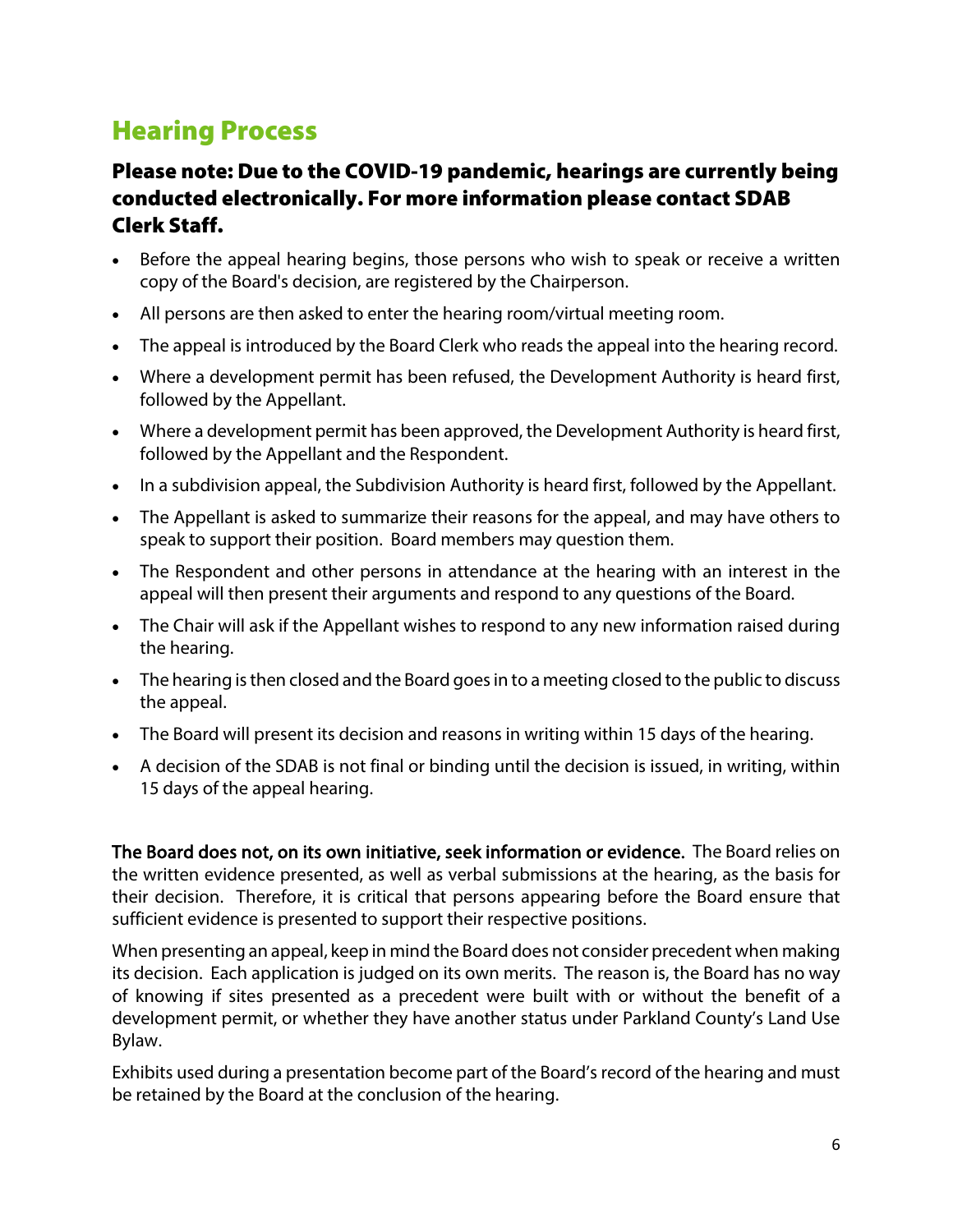# <span id="page-6-0"></span>Postponing or Not Attending Your Hearing

You may submit a written request to postpone an SDAB hearing including the reasons for the request, either to the Board at the time of the hearing or to the SDAB Clerk prior to the hearing. Hearings will only be postponed at the discretion of the Board.

If you are not in attendance when your appeal is called, the Subdivision and Development Appeal Board may proceed without you. The Board will consider the information presented on the appeal form, any written submissions received, hear presentations for any one in attendance, and then make a ruling on the appeal.

It is important that you describe your position clearly and in detail on your appeal form, or file a written submission ahead of time if you cannot be at the hearing.

# Withdrawal of an appeal

A withdrawal should be submitted in writing to the SDAB Clerk as soon as possible. Your cooperation will prevent any unnecessary delays for the Board and will help the County use its resources more effectively.

# For more information:

#### Subdivision and Development Appeal Board

Legislative Services Parkland County Centre 53109A Hwy 779 Parkland County, AB T7Z 1R1

Phone: 780-968-8471

<span id="page-6-1"></span>Email: [sdab@parklandcounty.com](mailto:sdab@parklandcounty.com)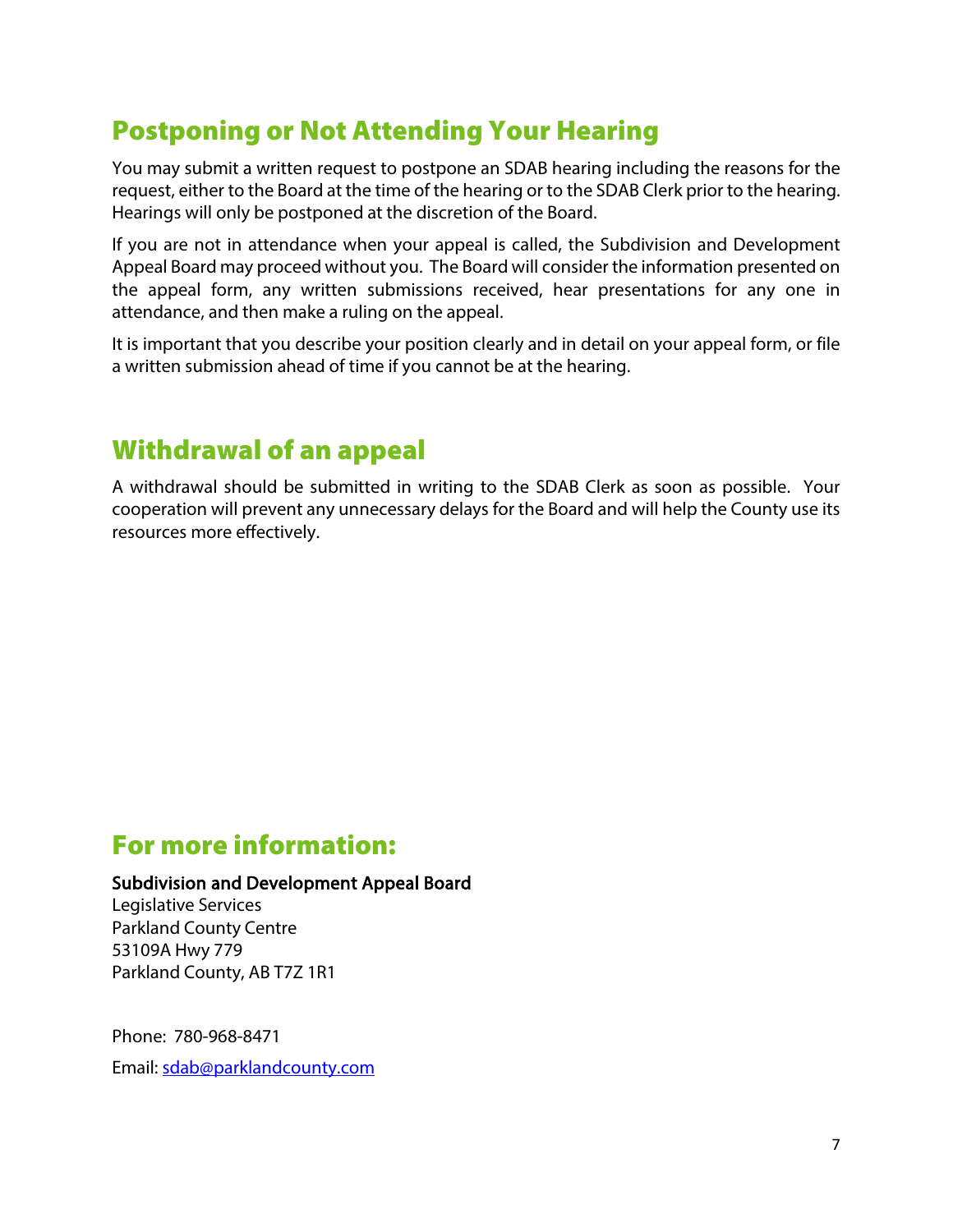# Membership and Recruitment

# <span id="page-7-0"></span>Current Membership List 2021

Jim Philpott Lillian Helton Marlene Chambers Barb Bundt Dylan Smith Kyle Dinsmore Jasmine Nuthall Neil Jamieson Marc Morin **Tyler Grenier** Alana Tollenaar

You must not speak to members of the Subdivision and Development Appeal Board about an appeal or a potential appeal prior to the hearing, because this will disqualify them from participating in the hearing. Board members do not discuss appeal cases with the Development Authority or the Subdivision Authority before the hearings.

### <span id="page-7-1"></span>Recruitment Process

Parkland County invites up to twelve Parkland County citizens to serve on the Subdivision and Development Appeal Board for alternating three-year terms. One or more citizens may also be appointed by County Council as alternate Board members to sit on an as needed basis. Legislative Services coordinates recruitment campaigns to fill citizen-at-large vacancies.

### For more information:

Subdivision and Development Appeal Board

<span id="page-7-2"></span>Legislative Services Parkland County Centre 53109A Hwy 779 Parkland County, AB T7Z 1R1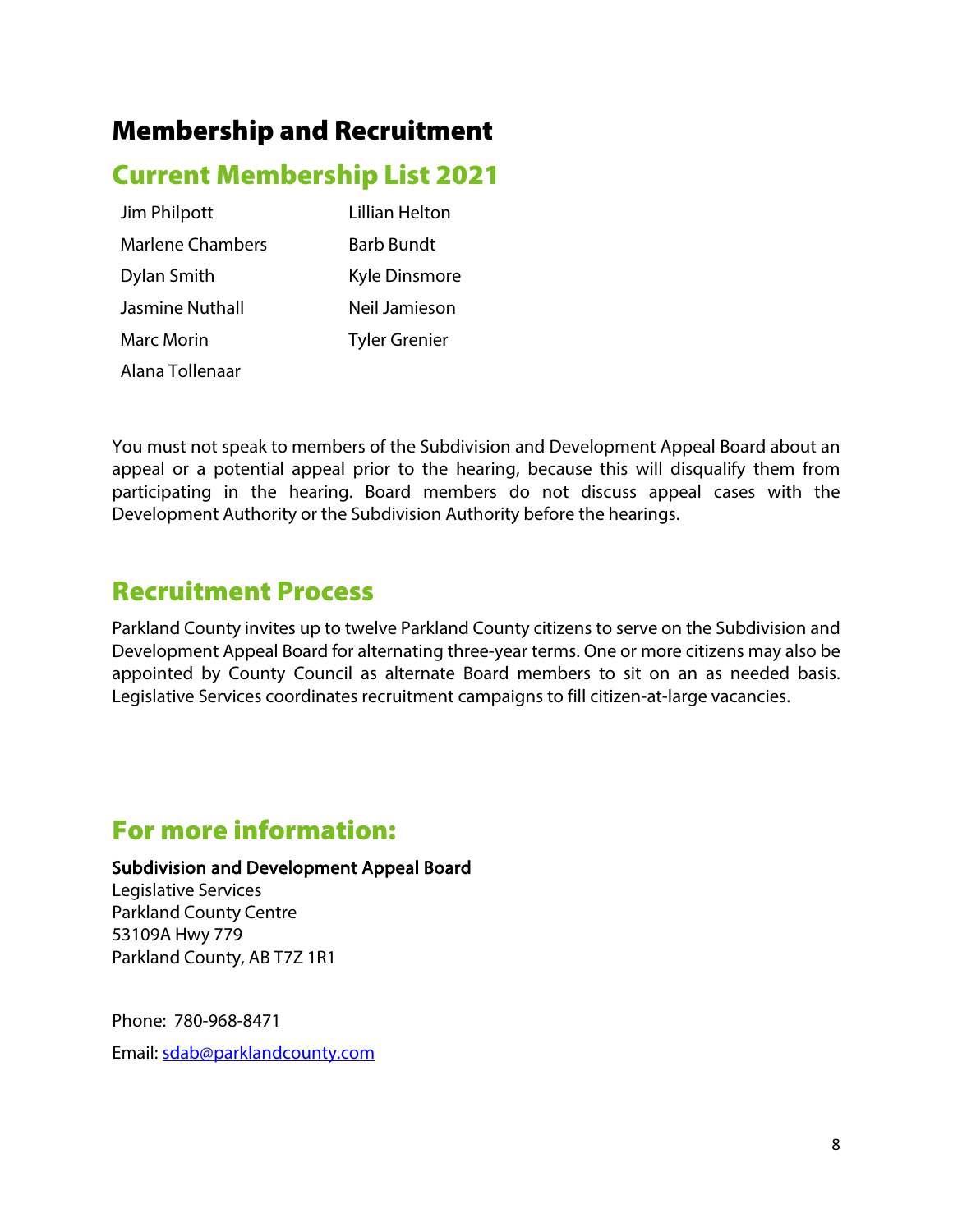# Agendas and Decisions

The SDAB agenda and hearing package is distributed to the Board, the Development or Subdivision Authority, the appellant, and the applicant by 4:30 p.m. on the Thursday immediately preceding the scheduled hearing date. Affected parties may receive an SDAB hearing package by making a request to the SDAB Clerk.

The SDAB tentatively schedules its meeting for the first and third Monday of each month, these dates are subject to change and it is recommended that interested parties contact Legislative Services staff to confirm hearing dates. Meetings of the SDAB begin at 10:00 a.m. The Board meets until all items on the agenda for that day have been dealt with, or until 6:00 p.m. Agenda items not dealt with are adjourned to the next scheduled meeting.

# For more information:

#### Subdivision and Development Appeal Board

<span id="page-8-0"></span>Legislative Services Parkland County Centre 53109A Hwy 779 Parkland County, AB T7Z 1R1